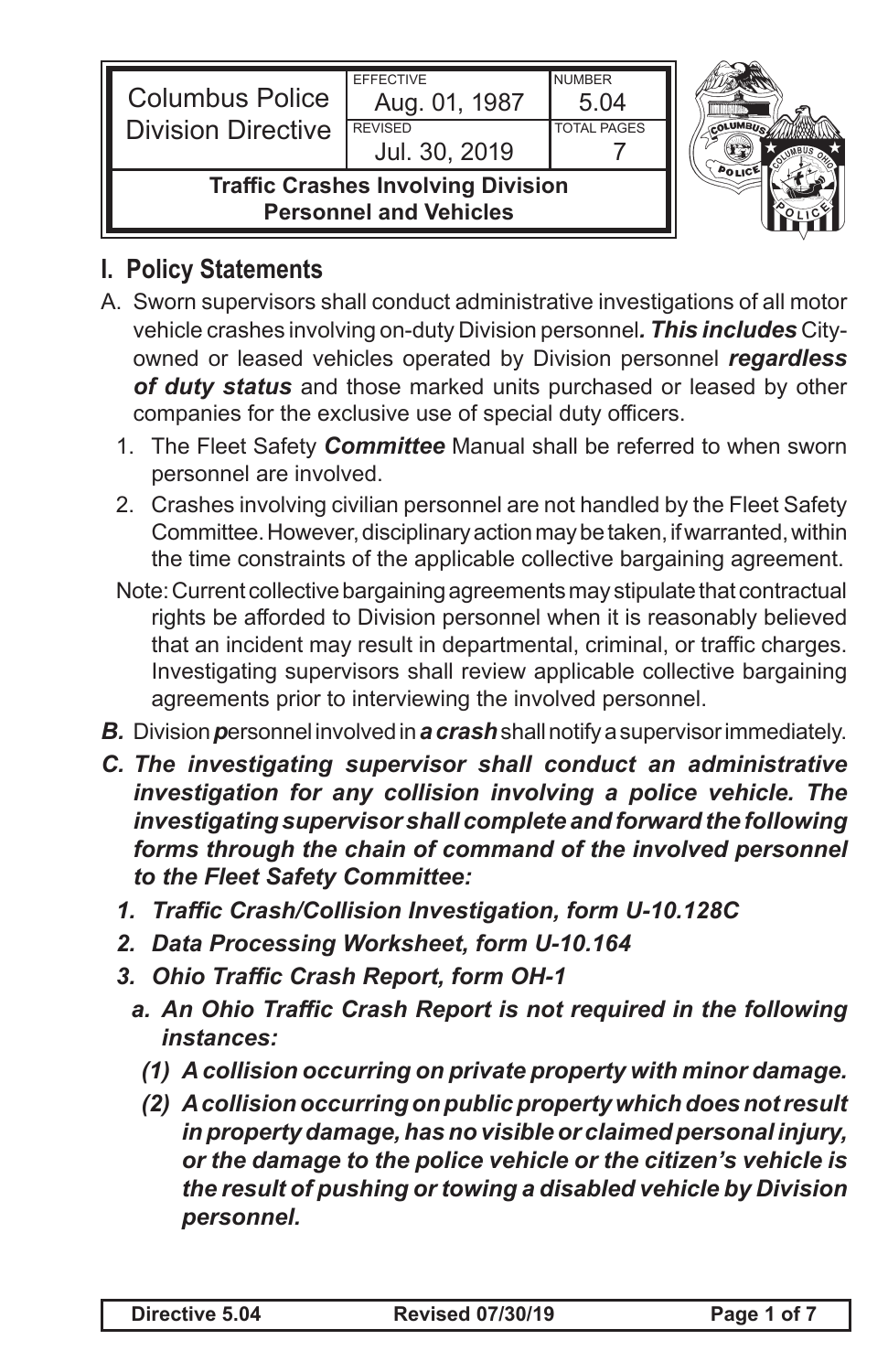- *D.* An Ohio Traffic Crash Report shall be filed if an officer becomes involved in a crash on-duty while driving his or her personal motor vehicle or any other non-*C*ity owned motor vehicle. The reporting officer and investigating supervisor shall follow the procedures outlined in this *d*irective.
- *E.* Bureau commanders may, at their discretion, recommend that personnel under their command attend the driver retraining course. A civilian *bureau* manager shall forward any packet pertaining to driver retraining to his/her deputy chief for a recommendation.
	- 1. The bureau commander/deputy chief shall forward *his or her*  recommendation*(*s*)* to the Fleet Safety Committee Chairperson.
	- 2. The Fleet Safety Committee shall render a decision.
	- 3. *Personnel* required to take the driver retraining course shall appear when scheduled unless permission to deviate is granted by their deputy chief.
		- a. If granted permission to deviate, training should be rescheduled *as directed by Training Bureau personnel*.
		- b. The Fleet Safety Committee's determination that driver retraining is necessary may not be appealed.

## **II. Procedures**

A. Involved personnel

- 1. Crashes occurring within the corporate limits of Columbus or outside the corporate limits of Columbus but within Franklin and contiguous counties:
	- *a.* Notify a Communications Bureau *911 Emergency* Dispatcher of the crash.
- 2. Crashes occurring outside Franklin and contiguous counties:
	- a. When the crash involves personal injury, *ensurenotificationis made through your chain of command to* your bureau commander, or deputy chief if you report to a civilian manager.
	- b. Obtain a copy of the official crash report from the reporting agency and write "Police Vehicle Involved-Foreign Jurisdiction" at the top of the report.
	- c. Complete a detailed summary describing the circumstances of the crash.
	- d. If it cannot be determined who is at fault or the crash occurred on private property, advise the other party to contact the City Attorney's Claims Division.
	- e. If faulty Division equipment is claimed as a cause of the crash, have the vehicle towed to Fleet Management. Do not drive the vehicle.
	- f. If there is any damage to a police vehicle, cause that vehicle to be taken to Fleet Management within 72 hours or upon return to Columbus.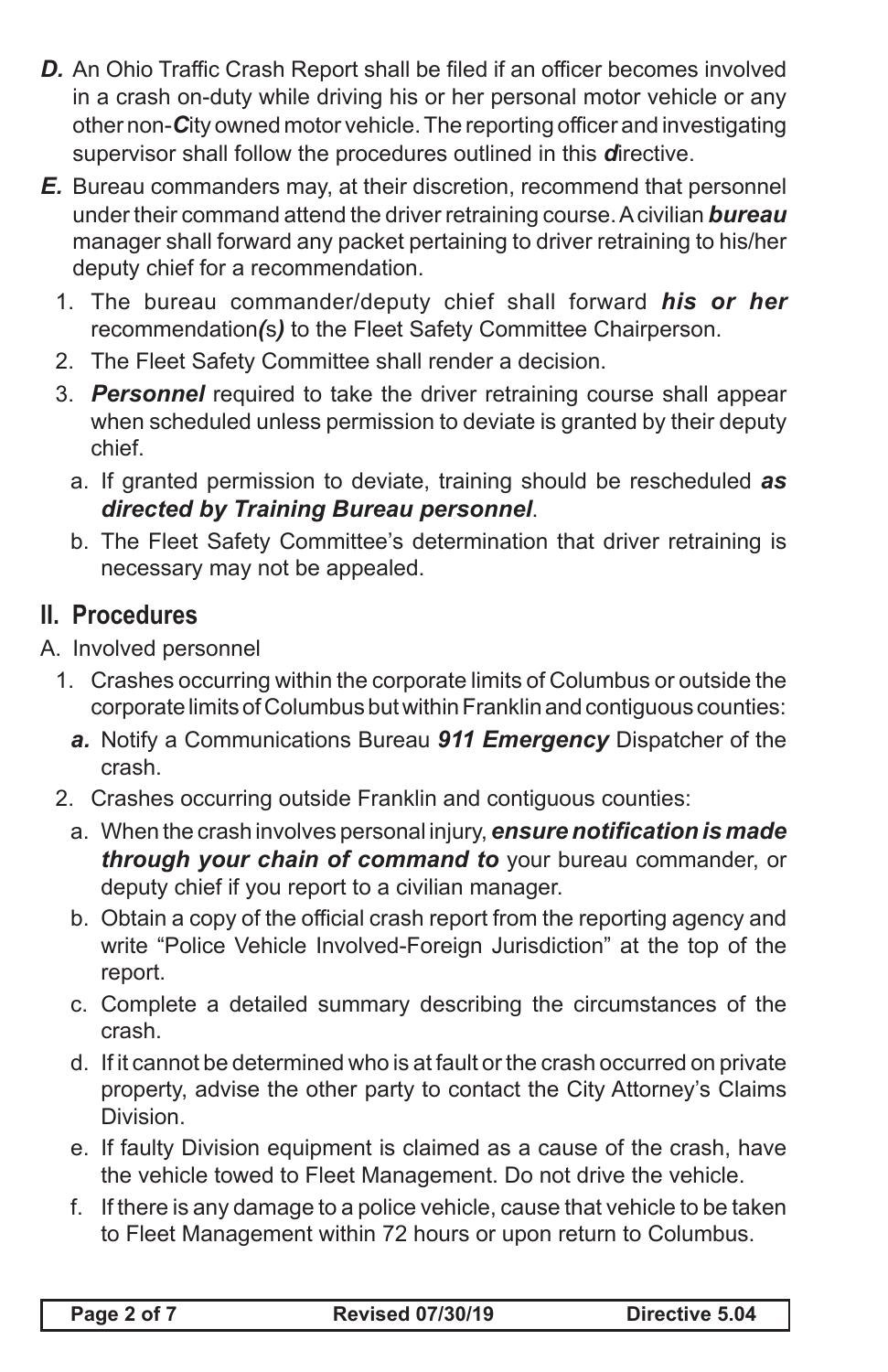- g. Forward an electronic copy or paper copy of the crash report to recordspoliceaccident@columbuspolice.org.
- h. Forward the summary and a copy of the crash report to your immediate supervisor.
- 3. *Crashes* occurring on-duty while driving a personal motor vehicle or any other non-City-owned motor vehicle:
	- *a.* Complete the claim packet obtained from the City Attorney's Claims Division and mark "Police Personnel Involved" at the top of the claim form.
- B. Communications Bureau *911 Emergency* Dispatcher
	- 1. Crashes occurring within the corporate limits of Columbus:
		- a. *If needed, d*ispatch a cruiser to the scene to take the Ohio Traffic Crash Report.
		- b. Confirm that the involved personnel's supervisor has been notified, or if unavailable, notify the precinct supervisor to conduct the administrative investigation.
		- Note: If practical and able to respond in a timely manner, the involved personnel's immediate supervisor should conduct the investigation.
	- 2. Crashes occurring outside the corporate limits of Columbus but within central Ohio (Franklin and contiguous counties):
		- *a.* Follow the procedures set forth in Section II,B,1,b.
- C. Reporting Officer
	- 1. Complete the Ohio Traffic Crash Report.
	- 2. When using the paper Ohio Traffic Crash Report, write "Police Vehicle Involved" at the top. When completing the report electronically, *place "police vehicle" along with the cruiser district in the local information field.*

## *Note: The identifiers for police vehicles is located on the unit tab. When identifying the unit "special function," select "police."*

- 3. List the at-fault vehicle as "Unit #1."
- 4. Identify any involved City-owned vehicle by brass tag number in the "License *Plate* Number" field.
- 5. Use 120 Marconi Boulevard as *the* "Address" for police personnel.
- 6. Verify the status of each driver's driving privileges through LEADS and *review* insurance information documents.
- 7. Ensure the correct address, home, and work telephone numbers of the other driver are listed on the Ohio Traffic Crash Report.
- D. Investigating Supervisor
	- 1. Crashes occurring within the corporate limits of Columbus*:*
		- *a. Respond to the scene and conduct an administrative investigation.*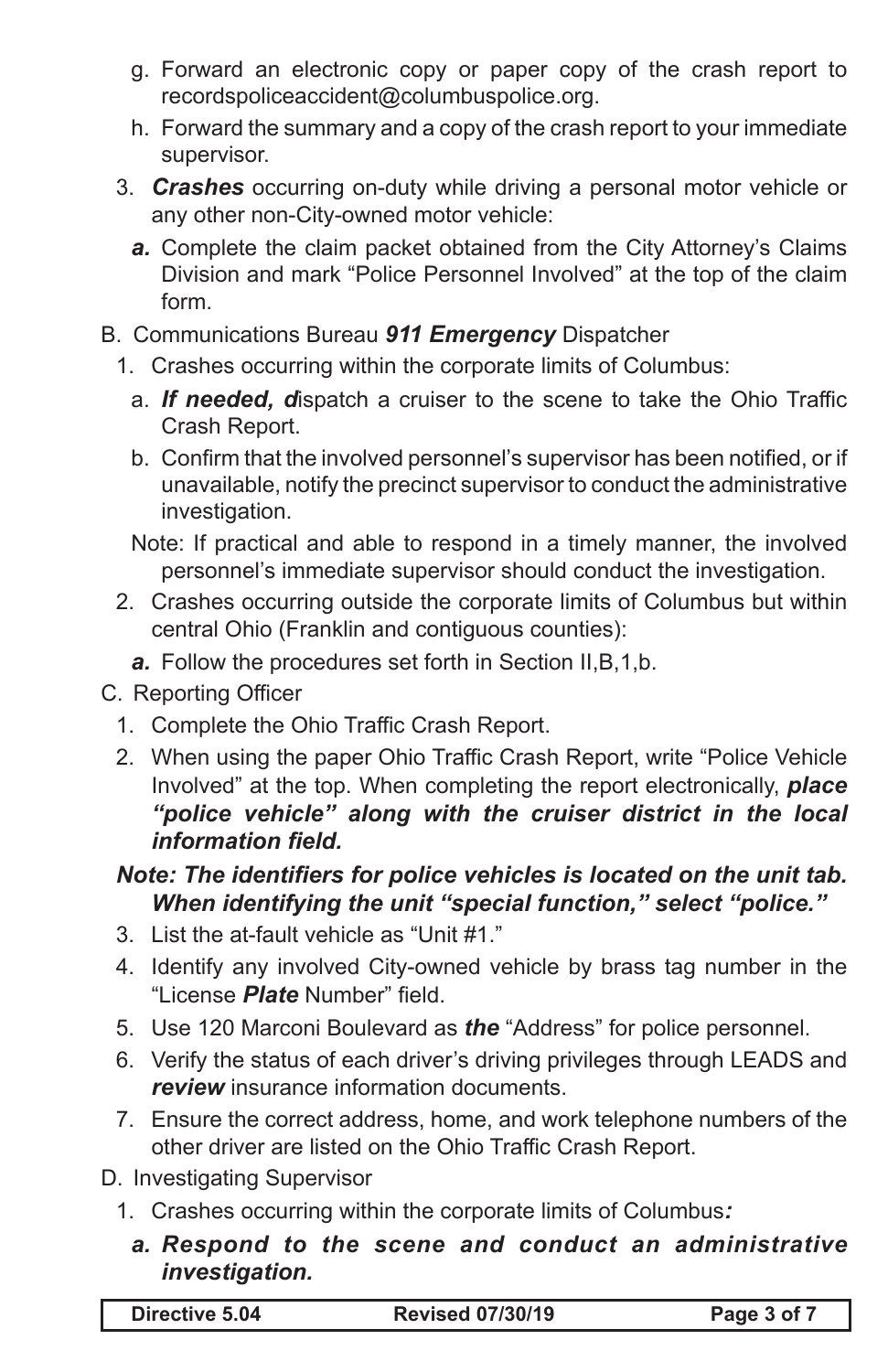- *b.* Notify the Accident Investigations Unit (AIU) if the crash involves a fatality, a potentially fatal injury, or when circumstances are such that a special skill of AIU is needed, for example, *scaledrawings,* measurements, etc. If unable to determine the probable cause of a hit-skip crash involving Division personnel and vehicles, contact AIU. When the circumstances dictate, order a full AIU investigation.
- *c.* If faulty Division equipment is claimed as a cause of the crash, complete a Vehicle Repair Request Form and have the vehicle towed to Fleet Management. Do not allow the vehicle to be driven.
	- (1) In the "Problem" section, specifically cite the claim of faulty equipment and request the Fleet Management Division Administrator *to*:
		- (a) Cause the vehicle to be checked by Fleet Management personnel for an opinion as to whether faulty equipment could have caused the crash.
		- (b) *Obtain a copy of the* written report *from Fleet Management via email from the Evidence, Facilities and Fleet Section Lieutenant.*
	- (2) When causing a vehicle to be laid in due to a claim of faulty equipment, contact a Fleet Management supervisor the following business day to confirm receipt of the Vehicle Repair Request Form.
	- Note: This can be accomplished by sending an email to GroveRoadServiceDesk@columbus.gov.
	- (3) Include copies of the following in the investigative packet:
		- (a) The Vehicle Repair Request Form
		- (b) The Fleet Management Division Administrator's written report concerning the alleged faulty equipment
		- (c) The completed AIU investigative packet, if applicable
- *d.* Crashes involving sworn Division personnel:
- (1) If there is probable cause to believe that the other party is at fault, direct the reporting officer to issue the appropriate citation.
- (2) If there is probable cause to believe that sworn Division personnel are at fault, do not issue a citation. The Fleet Safety Committee shall make the final disposition.
- (3) If the crash occurs on private property and there is no violation of law, make a recommendation of fault or no fault.
- (4) If it cannot be determined who is at fault, advise the other party to contact the City Attorney's Claims Division.
- (5) If the paper Ohio Traffic Crash Report was completed, scan an electronic copy to recordspoliceaccident@columbuspolice.org and then forward the original to the Records Unit before the end of the tour of duty.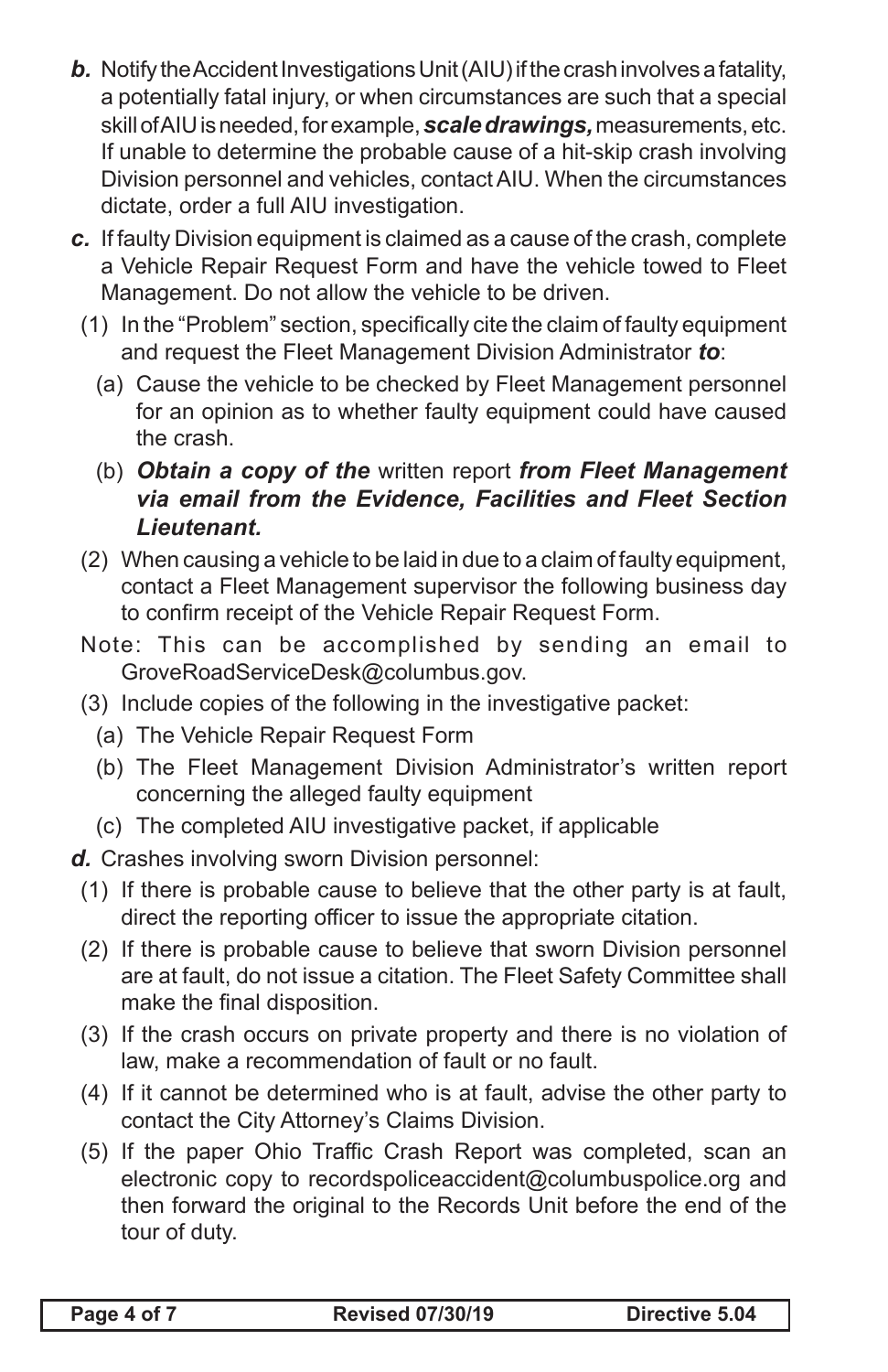- (6) If an electronic Ohio Traffic Crash Report was completed, forward an electronic copy of the crash report to recordspoliceaccident@ columbuspolice.org for notification by the end of the tour of duty.
- (7) Prepare the original and two copies of the administrative investigation packet to include the following:
	- (a) Copy of the completed *Traffic Crash/Collision Investigation form and, if applicable, the* Ohio Traffic Crash Report
		- *i*) Include a copy of the report with each copy of the administrative investigation packet.
	- (b) The Traffic Crash/Collision Investigation form containing the factual findings and opinion as to whether Division personnel were at fault
		- *i) Cite the disposition guideline as outlined in the Fleet Safety Committee Manual, for example, the citation and code section violated.*
	- (c) If the crash is the result of a vehicular pursuit, *attach* a Vehicular Pursuit Report, form U-10.114
- (8) Forward the original and two copies of the investigation to the involved officer's immediate supervisor.
- *e.* Crashes involving civilian personnel:
	- (1) If there is probable cause to believe that a civilian *Division* employee is at fault, issue the appropriate citation and:
		- *(a)* Advise the owner of the other vehicle to contact the City Attorney's Claims Division.
		- Note: All civilian City of Columbus *personnel* shall be treated like any other citizen when at fault in a crash.
	- (2) If the crash occurs on private property and there is no violation of law:
		- (a) Make a recommendation *that* includes the specific Rule of Conduct violated or recommend "no fault."
		- (b) If it cannot be determined who is at fault, advise the other party to contact the City Attorney's Claims Division.
	- (3) If faulty Division equipment is claimed as a cause of the crash, follow the procedures covered in Section II,D,1,*c*.
		- (a) If unable to determine equipment failure at the scene, issue the appropriate citation.
		- (b) If the paper Ohio Traffic Crash Report was completed, scan an electronic copy to recordspoliceaccident@columbuspolice.org and then forward the original to the Records Unit before the end of the tour of duty.
		- (c) If an electronic Ohio Traffic Crash Report was completed, forward an electronic copy of the crash report to recordspoliceaccident@ columbuspolice.org for notification by the end of the tour of duty.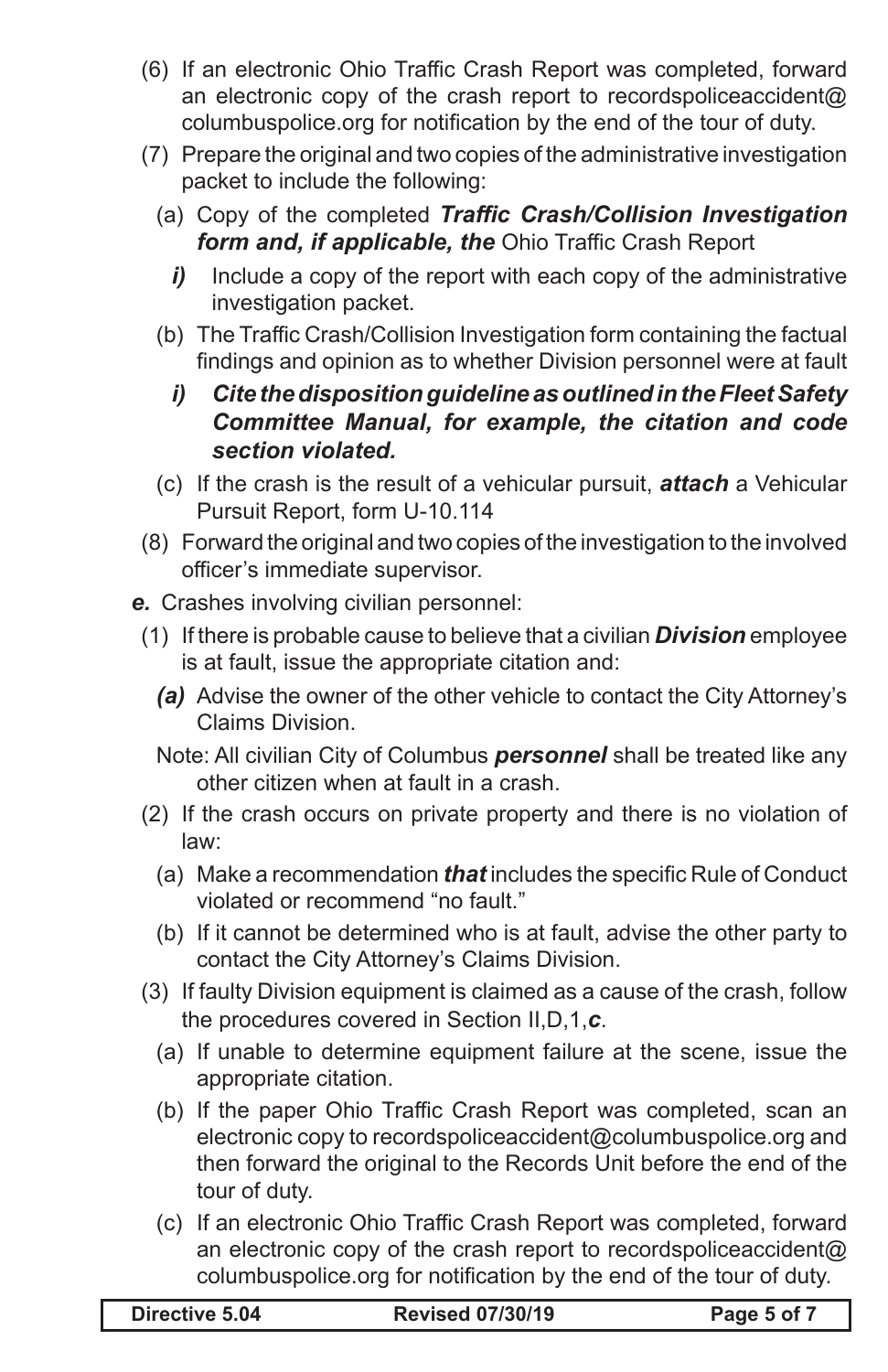- (4) Prepare the original and *one* copy of the administrative investigation packet to include the following:
	- (a) Copy of the completed Ohio Traffic Crash Report
		- *i)* Include *one* copy of the report with each copy of the administrative investigation packet.
	- (b) The Traffic Crash/Collision Investigation form containing the factual findings and opinion as to whether Division personnel were at fault
- (5) Forward copies of the investigation as follows:
	- (a) The original and one copy to the involved civilian *employee's* immediate supervisor.
- 2. Crashes occurring outside the corporate limits of Columbus, but within Franklin and contiguous counties:
	- a. Conduct an administrative investigation.
	- **b.** Obtain the necessary copies of the official Ohio Traffic Crash Report from the reporting agency. Write "Police Vehicle Involved-Foreign Jurisdiction" at the top of the report.
	- *c.* Follow the applicable guidelines under Section II,D,1.
- E. Immediate Supervisor
	- 1. Crashes occurring within the corporate limits of Columbus*:*
		- a. Involving sworn personnel
			- (1) Review the investigative packet. Make a recommendation in accordance with Fleet Safety *Committee* Manual guidelines.
			- (2) Forward the investigative packet through the chain of command.
			- Note: A civilian supervisor *shall not* make *a* recommendation on crash investigative packets involving the investigation of sworn personnel. The civilian supervisor *shall* only forward the packet to the appropriate deputy chief for a recommendation.
		- b. Involving civilian personnel
			- (1) Review the investigative packet. Make a recommendation in accordance with Division Directives and the applicable collective bargaining agreement. Indicate the specific law and/or Rule of Conduct violated when recommending a reprimand.
			- Note: Civilian personnel are not bound by the Fleet Safety *Committee*  Manual guidelines.
			- (2) Forward the investigative packet through the chain of command.
	- 2. Crashes occurring outside the corporate limits of Columbus, but within Franklin and contiguous counties*:*
		- *a.* Follow the applicable guidelines under Section II,D,1.
	- 3. Crashes occurring outside Franklin and contiguous counties:
		- *a.* Complete the investigative packet and follow the applicable guidelines under Section II,E,1.